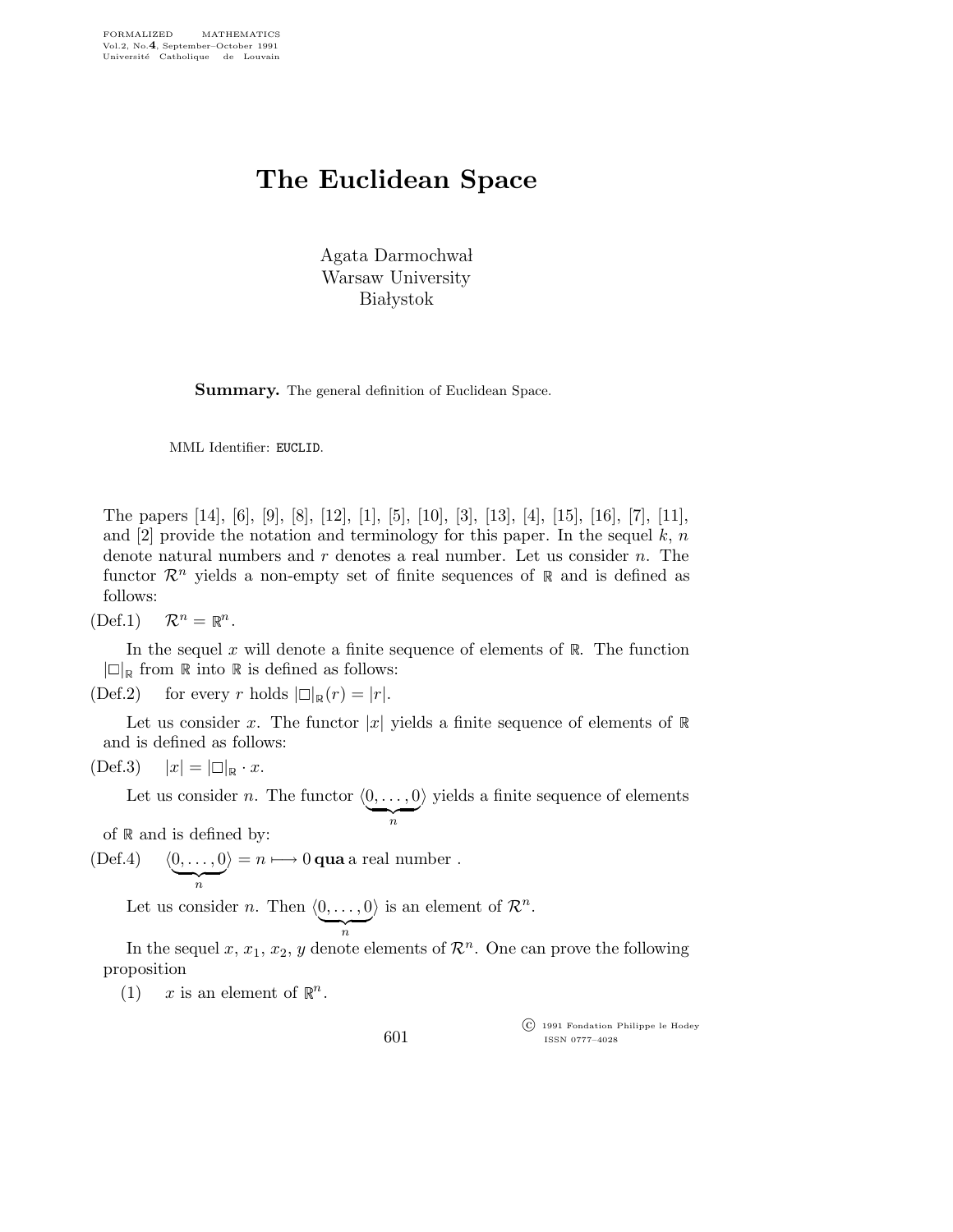Let us consider *n*, *x*. Then  $-x$  is an element of  $\mathcal{R}^n$ .

Let us consider *n*, *x*, *y*. Then  $x + y$  is an element of  $\mathcal{R}^n$ . Then  $x - y$  is an element of  $\mathcal{R}^n$ .

Let us consider *n*, *r*, *x*. Then  $r \cdot x$  is an element of  $\mathcal{R}^n$ .

Let us consider *n*, *x*. Then |*x*| is an element of  $\mathbb{R}^n$ .

Let us consider *n*, *x*. Then <sup>2</sup>*x* is an element of  $\mathbb{R}^n$ .

Let x be a finite sequence of elements of R. The functor  $|x|$  yielding a real number is defined by:

 $(Def.5)$  $|x|=\sqrt{\sum^2|x|}.$ 

Next we state a number of propositions:

- (2)  $\ln x = n$ .
- (3) dom  $x = \text{Seg } n$ .
- (4) If  $k \in \text{Seg } n$ , then  $x(k) \in \mathbb{R}$ .
- (5) If for every k such that  $k \in \text{Seg } n$  holds  $x_1(k) = x_2(k)$ , then  $x_1 = x_2$ .
- (6) If  $k \in \text{Seg } n$  and  $r = x(k)$ , then  $|x|(k) = |r|$ .

(7) 
$$
|\langle 0, \ldots, 0 \rangle| = n \longmapsto 0 \text{ qua a real number }.
$$

$$
(8) \qquad |-x| = |x|.
$$

$$
(9) \qquad |r \cdot x| = |r| \cdot |x|.
$$

$$
(10) \qquad |\langle \underbrace{0,\ldots,0}_{n}\rangle| = 0.
$$

(11) If 
$$
|x| = 0
$$
, then  $x = \langle \underbrace{0, \dots, 0}_{n} \rangle$ .

- (12)  $|x| \ge 0$ .
- (13)  $|-x| = |x|$ .
- $(14)$   $|r \cdot x| = |r| \cdot |x|.$
- (15)  $|x_1 + x_2| \leq |x_1| + |x_2|$ .
- (16)  $|x_1 x_2| \le |x_1| + |x_2|$ .
- (17)  $|x_1| |x_2| \le |x_1 + x_2|$ .
- (18)  $|x_1| |x_2| \le |x_1 x_2|$ .
- (19)  $|x_1 x_2| = 0$  if and only if  $x_1 = x_2$ .
- (20) If  $x_1 \neq x_2$ , then  $|x_1 x_2| > 0$ .
- (21)  $|x_1 x_2| = |x_2 x_1|.$
- (22)  $|x_1-x_2| \leq |x_1-x| + |x-x_2|$ .

Let us consider *n*. The functor  $\rho^n$  yields a function from  $\mathbb{R}^n, \mathcal{R}^n$  into R and is defined by:

(Def.6) for all elements x, y of  $\mathcal{R}^n$  holds  $\rho^n(x, y) = |x - y|$ .

Next we state two propositions:

$$
(23) \t 2(x - y) = 2(y - x).
$$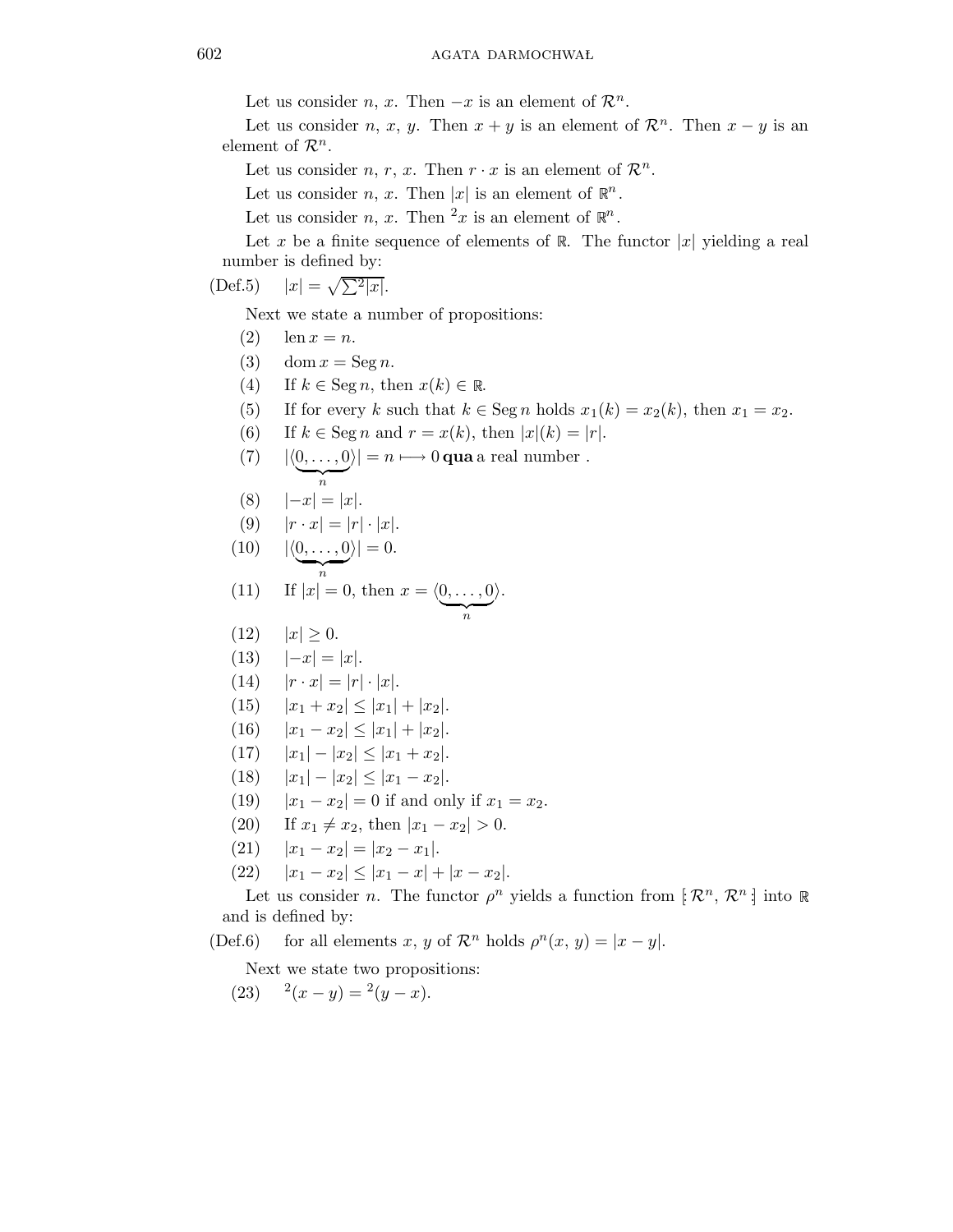$(24)$ <sup>*n*</sup> is a metric of  $\mathcal{R}^n$ .

Let us consider *n*. The functor  $\mathcal{E}^n$  yields a metric space and is defined by:  $(Def.7)$  $n = \langle \mathcal{R}^n, \rho^n \rangle.$ 

Let us consider *n*. The functor  $\mathcal{E}_{\mathcal{T}}^n$  $\frac{n}{\text{T}}$  yielding a topological space is defined by:  $(Def.8)$  $T^n_T = \mathcal{E}^n_{\text{top}}.$ 

We adopt the following rules:  $p, p_1, p_2, p_3$  will denote points of  $\mathcal{E}_{\mathrm{T}}^n$  and  $x$ ,  $x_1, x_2, y, y_1, y_2$  will denote real numbers. One can prove the following four propositions:

- (25) The carrier of  $\mathcal{E}_{\mathrm{T}}^{n} = \mathcal{R}^{n}$ .
- (26) p is a function from Seg n into R.
- $(27)$  p is a finite sequence of elements of R.
- (28) For every finite sequence f such that  $f = p$  holds len  $f = n$ .

Let us consider *n*. The functor  $0_{\mathcal{E}_{\mathrm{T}}^n}$  yielding a point of  $\mathcal{E}_{\mathrm{T}}^n$  is defined by:

$$
\text{(Def.9)} \qquad 0_{\mathcal{E}_{\mathrm{T}}^n} = \langle \underbrace{0, \ldots, 0}_{n} \rangle.
$$

Let us consider *n*,  $p_1$ ,  $p_2$ . The functor  $p_1 + p_2$  yields a point of  $\mathcal{E}_{\rm T}^n$  $\mathbf{r}_{\mathrm{T}}^{n}$  and is defined as follows:

(Def.10) for all elements  $p'_1$  $'_{1}, p'_{2}$ '<sub>2</sub> of  $\mathcal{R}^n$  such that  $p'_1 = p_1$  and  $p'_2 = p_2$  holds  $p_1 + p_2 = p'_1 + p'_2$  $\frac{1}{2}$ .

One can prove the following propositions:

- $(29)$   $p_1 + p_2 = p_2 + p_1.$
- (30)  $p_1 + p_2 + p_3 = p_1 + (p_2 + p_3).$
- $(31)$  $n_{\rm T}^n + p = p$  and  $p + 0_{\mathcal{E}_{\rm T}^n} = p$ .

Let us consider x, n, p. The functor  $x \cdot p$  yields a point of  $\mathcal{E}_{\Gamma}^{n}$  $\frac{n}{\text{T}}$  and is defined as follows:

(Def.11) for every element p' of  $\mathcal{R}^n$  such that  $p' = p$  holds  $x \cdot p = x \cdot p'$ .

Next we state several propositions:

- (32)  $x \cdot 0_{\mathcal{E}_{\mathrm{T}}^n} = 0_{\mathcal{E}_{\mathrm{T}}^n}.$
- (33)  $1 \cdot p = p$  and  $0 \cdot p = 0_{\mathcal{E}_{\mathrm{T}}^n}$ .
- (34)  $x \cdot y \cdot p = x \cdot (y \cdot p)$ .
- (35) If  $x \cdot p = 0_{\mathcal{E}_{\mathrm{T}}^n}$ , then  $x = 0$  or  $p = 0_{\mathcal{E}_{\mathrm{T}}^n}$ .
- (36)  $x \cdot (p_1 + p_2) = x \cdot p_1 + x \cdot p_2.$
- (37)  $(x + y) \cdot p = x \cdot p + y \cdot p$ .
- (38) If  $x \cdot p_1 = x \cdot p_2$ , then  $x = 0$  or  $p_1 = p_2$ .

Let us consider *n*, *p*. The functor  $-p$  yields a point of  $\mathcal{E}_T^n$  $\frac{n}{\text{T}}$  and is defined as follows:

(Def.12) for every element p' of  $\mathcal{R}^n$  such that  $p' = p$  holds  $-p = -p'$ .

We now state several propositions:

 $(39) \quad -p = p.$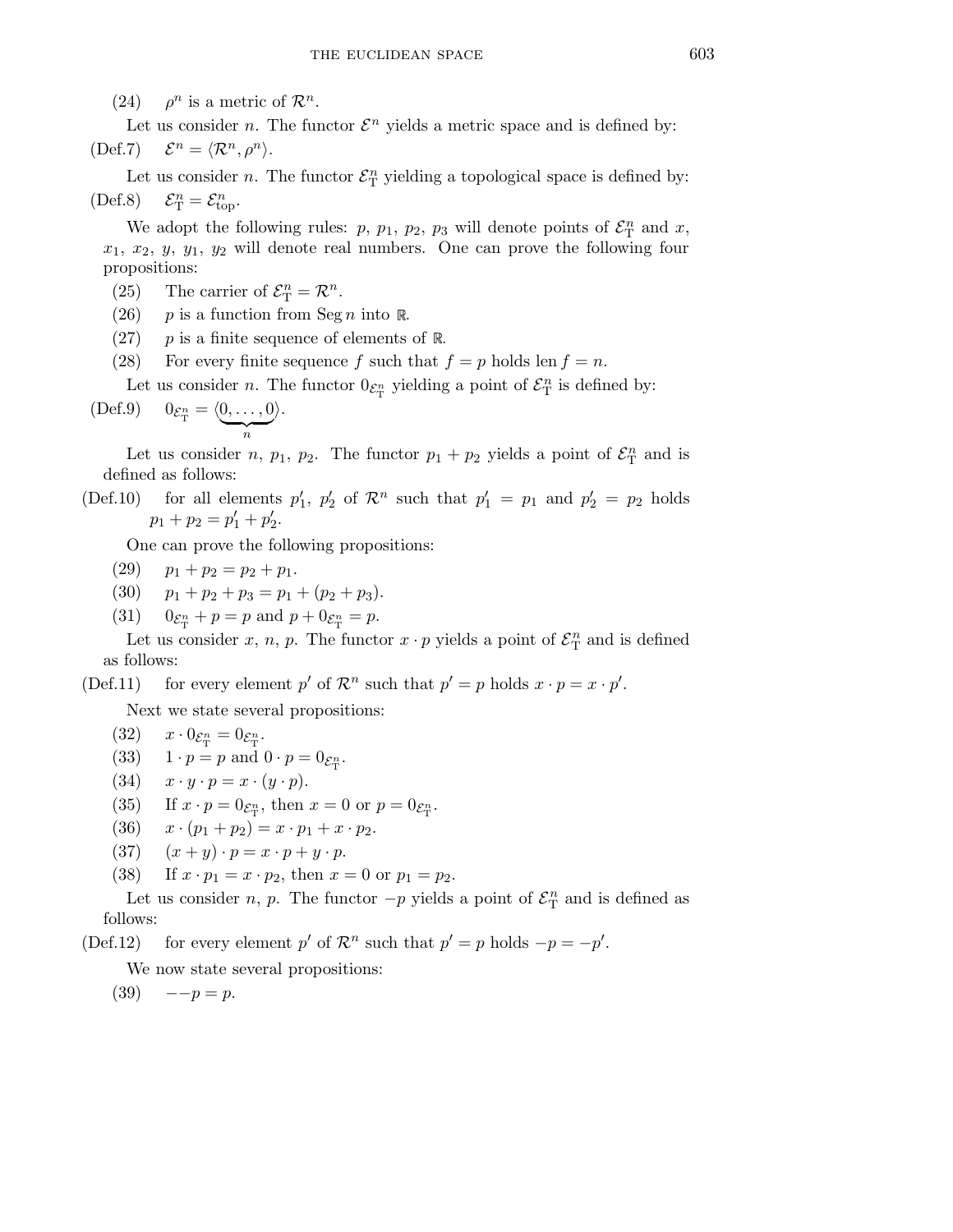- (40)  $p + -p = 0_{\mathcal{E}_{\mathcal{T}}^n}$  and  $-p + p = 0_{\mathcal{E}_{\mathcal{T}}^n}$ .
- (41) If  $p_1 + p_2 = 0 \varepsilon_n$ , then  $p_1 = -p_2$  and  $p_2 = -p_1$ .
- (42)  $-(p_1 + p_2) = -p_1 + -p_2.$
- (43)  $-p = (-1) \cdot p$ .
- (44)  $-x \cdot p = (-x) \cdot p$  and  $-x \cdot p = x \cdot -p$ .

Let us consider *n*,  $p_1$ ,  $p_2$ . The functor  $p_1 - p_2$  yields a point of  $\mathcal{E}_{\mathrm{T}}^n$  and is defined by:

(Def.13) for all elements  $p_1'$  $'_{1}, p'_{2}$ '<sub>2</sub> of  $\mathcal{R}^n$  such that  $p'_1 = p_1$  and  $p'_2 = p_2$  holds  $p_1 - p_2 = p'_1 - p'_2$  $\frac{1}{2}$ .

One can prove the following propositions:

- (45)  $p_1 p_2 = p_1 + -p_2.$
- (46)  $p p = 0_{\mathcal{E}_{\rm T}^n}$ .
- (47) If  $p_1 p_2 = 0_{\mathcal{E}_{\rm T}^n}$ , then  $p_1 = p_2$ .
- (48)  $-(p_1 p_2) = p_2 p_1$  and  $-(p_1 p_2) = -p_1 + p_2$ .
- (49)  $p_1 + (p_2 p_3) = (p_1 + p_2) p_3.$
- (50)  $p_1 (p_2 + p_3) = p_1 p_2 p_3.$
- (51)  $p_1 (p_2 p_3) = (p_1 p_2) + p_3.$
- (52)  $p = (p + p_1) p_1$  and  $p = (p p_1) + p_1$ .
- (53)  $x \cdot (p_1 p_2) = x \cdot p_1 x \cdot p_2.$
- (54)  $(x y) \cdot p = x \cdot p y \cdot p$ .

In the sequel p,  $p_1$ ,  $p_2$  will be points of  $\mathcal{E}_T^2$ . Next we state the proposition

(55) There exist x, y such that  $p = \langle x, y \rangle$ .

We now define two new functors. Let us consider  $p$ . The functor  $p_1$  yields a real number and is defined by:

(Def.14) for every finite sequence f such that  $p = f$  holds  $p_1 = f(1)$ .

The functor  $p_2$  yielding a real number is defined by:

(Def.15) for every finite sequence f such that  $p = f$  holds  $p_2 = f(2)$ .

Let us consider x, y. The functor  $[x, y]$  yields a point of  $\mathcal{E}^2$  and is defined as follows:

 $(Def.16)$   $[x, y] = \langle x, y \rangle.$ 

The following propositions are true:

- (56)  $[x, y]_1 = x$  and  $[x, y]_2 = y$ .
- (57)  $p = [p_1, p_2].$
- (58)  $0_{\mathcal{E}_{\rm T}^2} = [0,0].$
- (59)  $p_1 + p_2 = [p_{11} + p_{21}, p_{12} + p_{22}].$
- (60)  $[x_1, y_1] + [x_2, y_2] = [x_1 + x_2, y_1 + y_2].$
- (61)  $x \cdot p = [x \cdot p_1, x \cdot p_2].$
- (62)  $x \cdot [x_1, y_1] = [x \cdot x_1, x \cdot y_1].$

$$
(63) \quad -p = [-p_1, -p_2].
$$